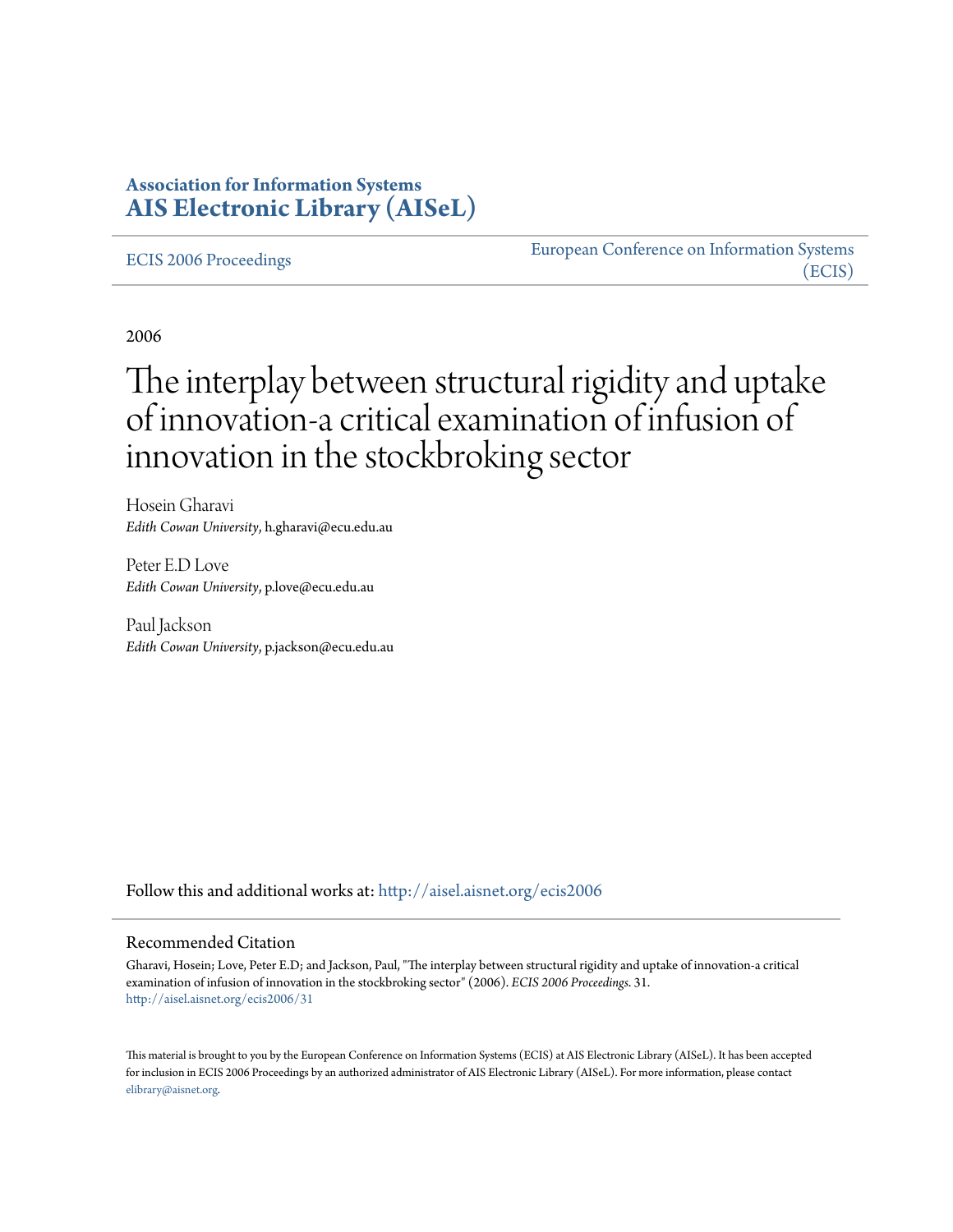## THE INTERPLAY BETWEEN STRUCTURAL RIGIDITY AND UPTAKE OF INNOVATION- A CRITICAL EXAMINATION OF INFUSION OF INNOVATION IN THE STOCKBROKING **SECTOR**

- Gharavi, Hosein, School of Management Information Systems, Edith Cowan University, Joondalup, Western Australia. h.gharavi@ecu.edu.au
- Love, Peter E.D., School of Management Information Systems, Edith Cowan University, Joondalup, Western Australia. p.love@ecu.edu.au
- Jackson, Paul, School of Management Information Systems, Edith Cowan University, Joondalup, Western Australia. p.jackson@ecu.edu.au

#### **Abstract**

*In the studies concerned with the uptake of innovation, the process of diffusion and subsequent uptake of technological innovations is seen as a direct outcome of communication between users of an innovation and the potential adopters. Rogers (1995) explains that innovation spreads across a population of organisations beginning with the initial awareness of the innovation, and progressing to its formal adoption and full scale development. Diffusion of innovation theory (DOI) was employed to explore the adoption of information systems (IS) technologies in the listing, sales and clearance processes in the Australian stockbroking sector. The research revealed that in rule-bound industries such as the stockbroking sector, the adoption of IS technologies occur in the context of two dimensions: (1) a wave of standardisation perpetuated by the sector's governing bodies followed with (2) individual firms' strategic differentiation. The differentiation phase initiates after strict adherence to the overall rules and regulations devised by the sector's governing bodies. In addition, the demands of the customer groups influence the direction of change in the composition of the sector.*

*Keywords: Diffusion of innovation, Infusion of innovation, Innovation, Regulatory bodies, Stockbroking sector, Australia.*

#### **1 INTRODUCTION**

The Australian stockbroking sector has been at the forefront of integrating information systems (IS) in its daily operations. Trade and clearance account for a large percentage of processes undertaken in a brokerage house. Upon integration of IS, the trade and clearance processes of the sector were centralised and the institutional arrangements of the sector were transformed. Centralisation also meant a large percentage of processes undertaken by the stockbrokerage houses were directly controlled by the Australian Stock Exchange (ASX) and the Australian Securities and Investment Commission (ASIC). Although the integration of IS was intended to rationalise the trading regime and make the process of brokerage identical across the industry, there are many types of brokerage houses - each catering to a specific group of customers. This interplay between the intent to standardise the sector by the regulatory authority and the move by the brokerage houses to strategically differentiate from peers motivated this research to explore the dynamics of IS adoption and its resultant structural changes in the stockbrokerage sector.

To develop a conceptual framework to analyse the change processes in the sector, the diffusion of innovation theory (DOI) was employed. This theory suggests that innovation spreads across a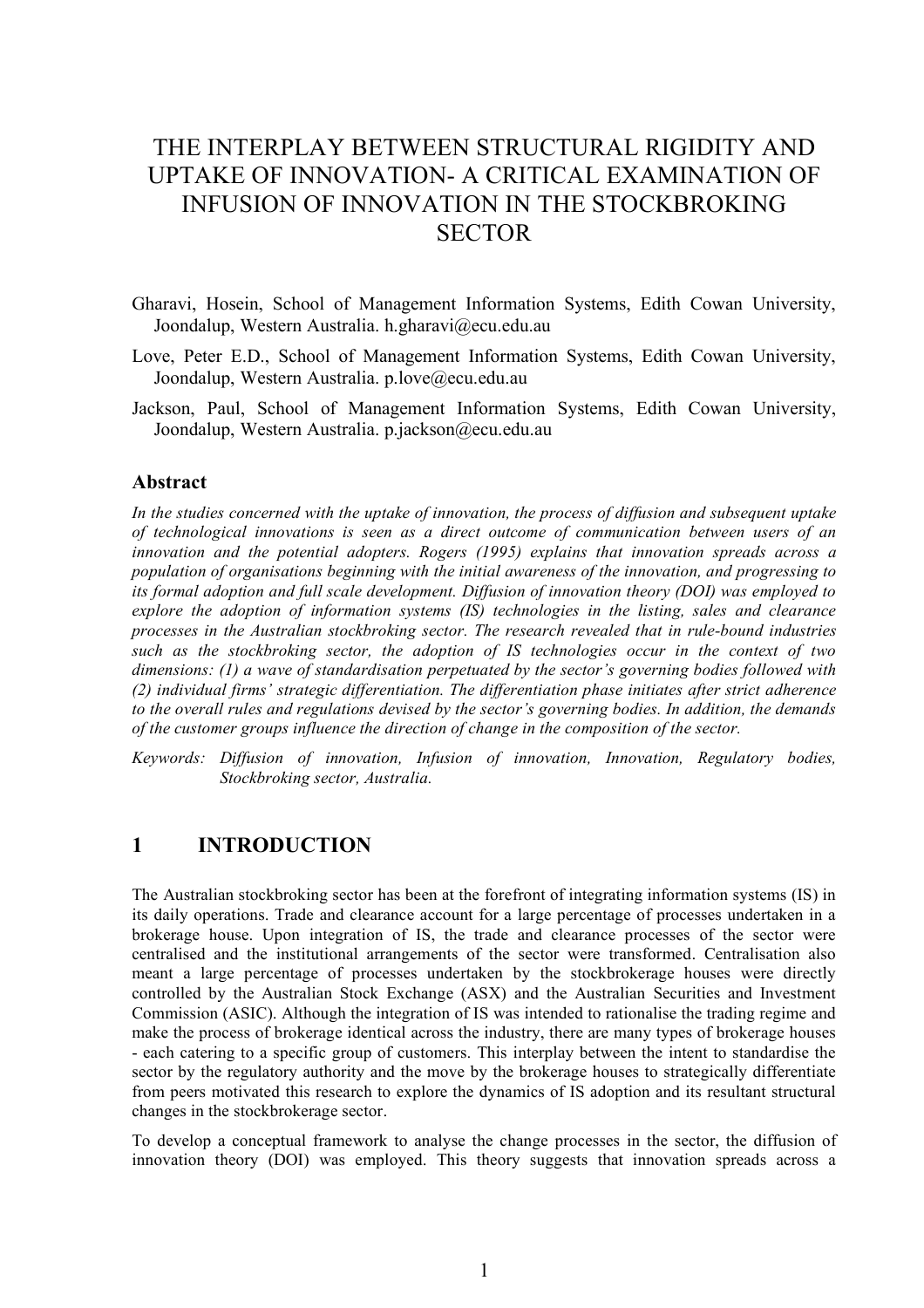population of organisations beginning with initial awareness of the benefits that innovation may bring. The process of diffusion progresses to formal adoption and full-scale absorption through communication, trial and error and bandwagon pressures. Previous research suggests that the wide use of DOI theory in analysing the spread of innovation across various industry sectors would make it an ideal framework to explore and explain the unique characteristics of the stockbroking sector, which have led to its present form.

The compulsory adoption of the new technologies and regulatory mechanisms resulted in each broker processing transactions and interacting with the ASX in an identical way to other brokers, regardless of their size or the niche they service. While the regulations determined the back-office structure, the brokers were relatively autonomous in choosing a niche to interact with. The interplay between structural determinism (introduction and maintenance of regulatory regime by the ASX and the ASIC) and firm-level strategic choice points to a gap in which the theories on uptake of innovation have not explained the presence of different types of brokerage firms in light of an overwhelming regulatory push intended to standardise operations (Lundblad, 2003). Therefore, the aim of this research is to develop a framework that can be used to examine IS innovation in a rule bound sector. Specific objectives include:

identify the role of the stockbroking sector's governing bodies;

 examine the types of IS-technologies that are used in the back-office operations of the stockbrokerage houses;

 examine the role of the customer niches in the brokerage houses' strategic differentiation; and design and develop a framework to be used to examine the IS technology adoption in the stockbroking sector.

To analyse the dynamics of the stockbroking sector a research methodology was needed. Its purpose was to use a formal process model that comprised of three structural components: (1) *a conceptual framework;* (2) *a predefined research cycle;* and (3) *a literature-based scrutiny of the research findings* to assist in the development of a conceptual framework outlining the process of change in the stockbroking sector. The conceptual framework was used to provide the researcher with an aim, understanding and a theoretical foundation to conduct the research. A *structured case approach* was adopted because it facilitated the use of an iterative cycle of frameworks to examine the infusion of innovative technologies in the stockbroking sector. The research tools employed included archival analysis of publications and reports supplied by participating interviewees. Sixty five interviewees with roles ranging from directorship to senior share trade person took part in the interviews. These participants belonged to four brokerage houses, each acting as a case study. The four brokerage houses represented a particular type of brokerage active in the sector. Each case was intended to highlight the factors that result in formation of a specific type of brokerage as opposed to other alternative brokerage types.

The findings pointed to a range of discrepancies between DOI predictions and the dynamics of the stockbroking sector. The DOI-based analysis could not account for some important facts in the adoption of IS technologies in sectors that are highly regulated. The research revealed that the unique characteristics of the stockbroking sector and the influence of its regulatory authority affected the mode of uptake of IS systems. The outcome of the interviews was a framework that highlighted the process of uptake of mandated systems and the brokerage houses' possible differentiation strategies after strict adherence to the sanctioned systems. A panel of industry representatives validated the framework that was developed from the case study findings. It is suggested that the proposed framework would potentially benefit industry practitioners who are seeking to improve their performance when new IS regulatory measures are imposed.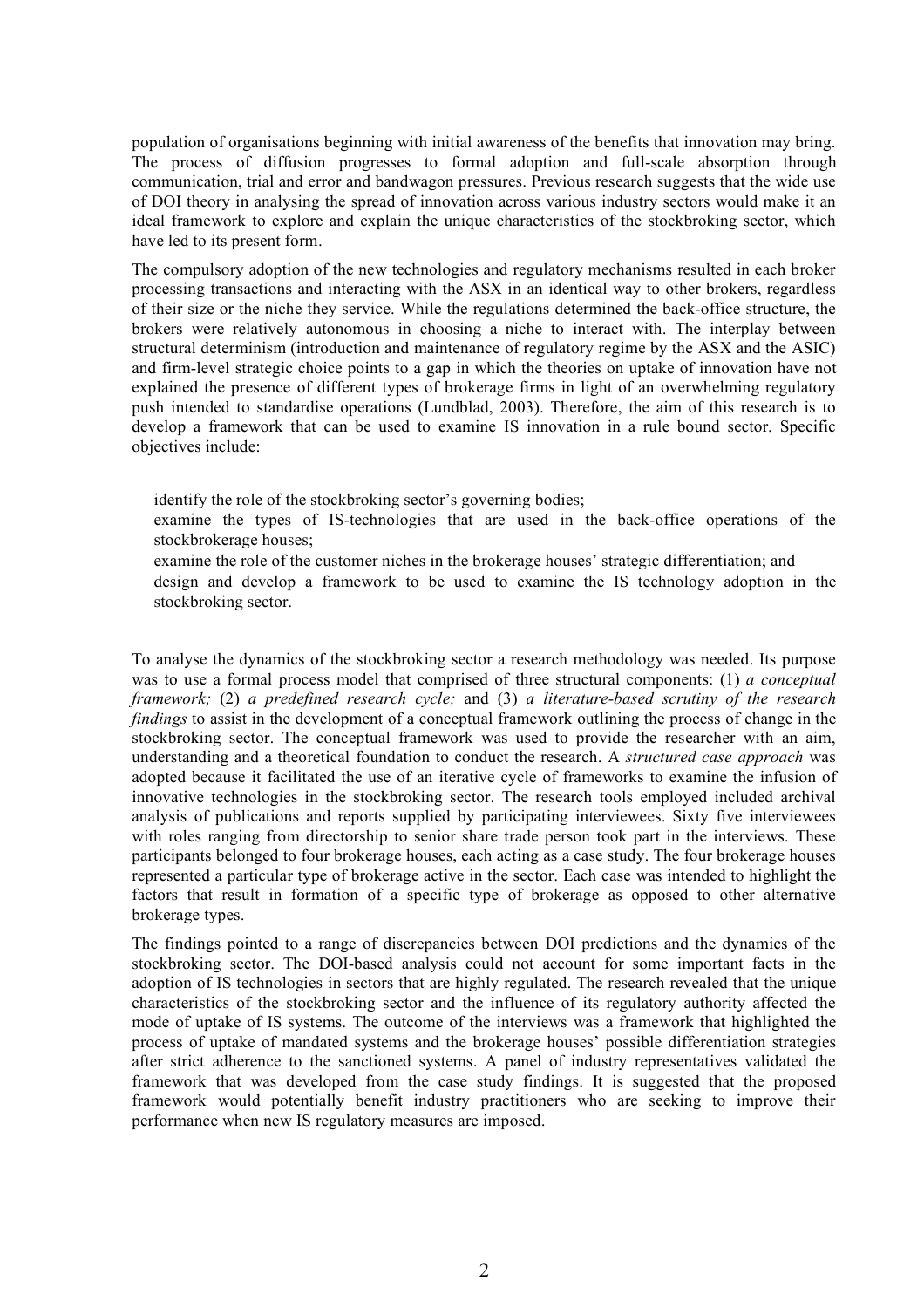## **2 CRITICAL GROUNDING OF THE RESEARCH**

Diffusion of innovation theories have typically been used to explain the adoption of technology (Rogers, 1962). Since the initial introduction of DOI, its scope and associated empirical research has expanded (Rogers, 2000). In times of economic uncertainty or intense competition organisations typically seek to distinguish themselves from competitors by a variety of strategic processes. Carroll (1984) outlines a number of processes that are designed to improve a firm's competitive edge over its peers. Among the widely used strategies was the development of an existing customer base via the development of new technologies and processes (Wilhelm, 2001). Porter (2001) argues that a key aspect of realising a low cost business strategy rests with a firm's ability to reduce costs through process innovation. Woodside *et al*. (2005a) suggest that a differentiation strategy, for example, is dependent on a firm's ability to generate new product ideas or new combinations of features in existing products (Woodside *et al.,* 2005a). Lundblad (2003) suggests that communication is a key feature in transferring successful innovation. Moreover, Woodside *et al*. (2005b) state that the characteristics of individuals and teams, and the nature of the relationships between parties involved in the innovation process, contribute to the success or failure of different innovations. Fundamentally, DOI theory seeks to ask the following questions (Gallivan, 2001):

what types of firms are more receptive to the uptake of innovation, and: what factors prompt organisations to adopt an innovation successfully (or unsuccessfully, as the case may be).

According to Leonard-Barton (1988) organisations that adopt an innovation typically share some common organisational characteristics, such as size, history and range of services offered to a similar niche. Identifying factors that facilitate the uptake of innovation can assist those firms that wish to become more innovative themselves (Lekan-Rutledge, 2000). Moreover, firms usually seek to innovate by mimicking the organisational characteristics of successful, innovative firms or firms that are successful in adopting an innovation developed by third parties (Yakel *et al.,* 2005). The DOI tradition has sought to explain individual adoption decisions or intentions to adopt as a direct outcome of effectiveness of communication between the initial and the potential adopter(s) (Rogers, 1995). In addition to communication, Woodside *et al.* (2005b) identified a range of factors including the *availability of information* about the new technology (e.g. *relative advantage*, *compatibility* etc.), *adopters' characteristics* and *management support* as factors influencing the outcome of the adoption process.

Adoption of IS technology in the stockbroking sector involved the development of an automated trading platform known as the Stock Exchange Automated Trading System (SEATS). SEATS allowed member organisations to place buy or sell orders, execute transactions, communicate with other brokers and report any off-market transactions. The SEATS system was later complemented with the Clearing House Electronic Sub-Register System (CHESS). This system was intended to clear the payments and changes in ownership after the trade was performed by the broker. This system was restricted to brokers that paid for its annual membership. Since there was one sanctioned platform from which to operate, the way each broker processes transactions and interacts with the ASX is identical to other brokers, regardless of their size or the niche they provided a service for. While the regulations determined the macro (industry) structure, brokers were free to choose which niche to service, what services to offer, and how (Chemannur *et al*., 2002).

The DOI theory could not explain the dynamics of exogenous regulatory factors and the presence of different types of brokerage. Authors such as Baum *et al.* (1996), Haunschild *et al.* (1997) and Boone *et al.* (2002) acknowledge that there is a need to propose an approach to explain a case in which, there is an over-arching regulatory push that is independent of all other changes in the sector. The DOIbased approaches (traditional and/or the theories that evolved from the DOI paradigm) have focused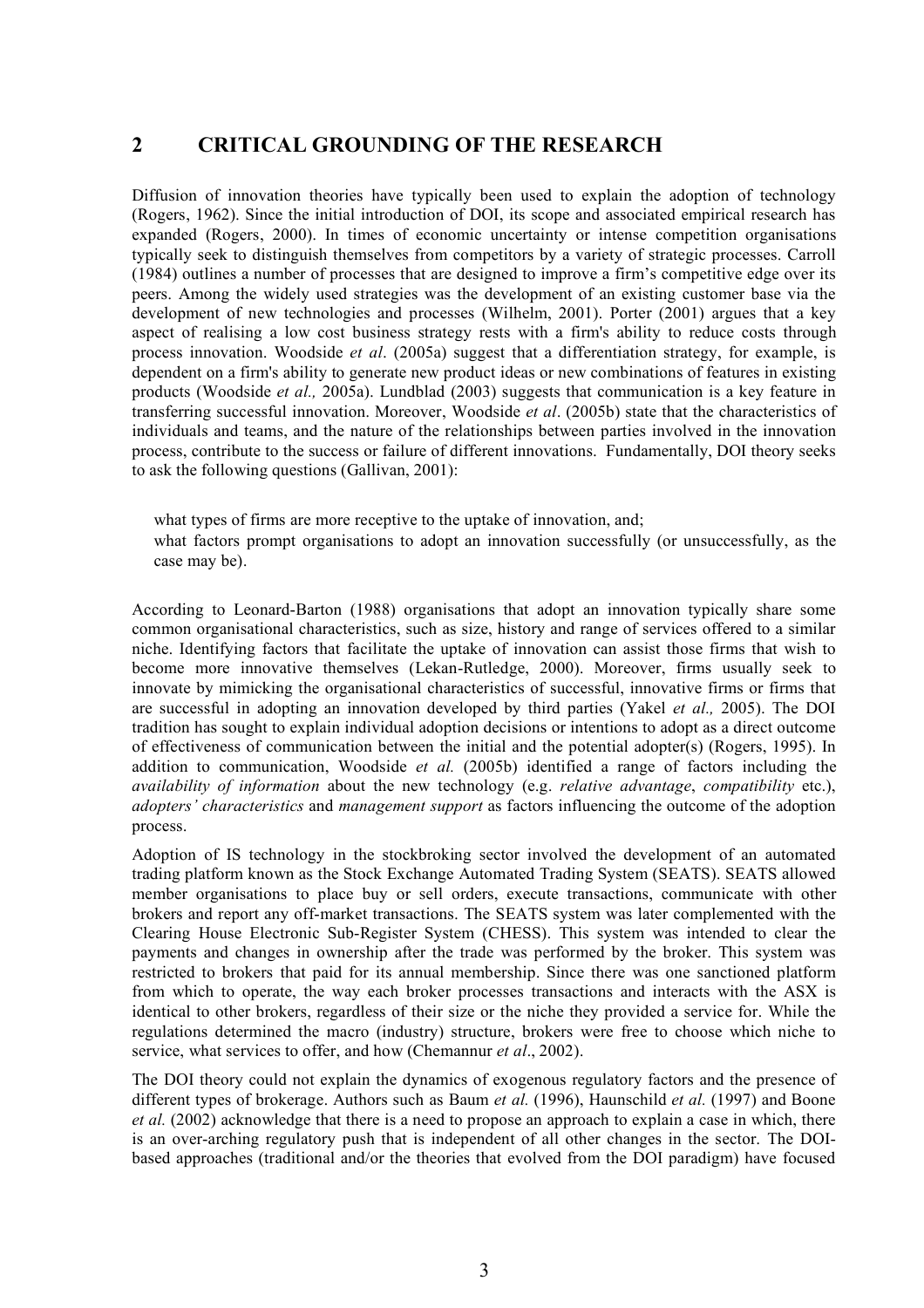on the firm as the unit of analysis. Therefore, DOI theory could only provide a useful analysis of the changes individual brokers deal with.

Rules and regulations play a major part in directing the trajectory of growth in the stockbroking sector. These regulations, although not limited to, tend to focus on areas where brokers are in direct contact with the governing bodies of the sectors i.e. clearance, and the issue of new entitlement to the shares. This is referred to as the *back-office* and signifies the macro-level of the change process encompassing all the entities in the sector. The second dimension refers to the direct contact of the stockbrokerages with the customer, marketing, customer care and niche-based differentiation is concerned. After abiding by the general trading laws, brokers can place themselves strategically within niches they can serve and thus differentiate themselves from their immediate competitors. This is referred to as the *front-office.* The front-office also refers to the micro level changes i.e. changes that are initiated by and at times affect individual brokerage houses (Aitken *et al.,* 2000).

The changes in the back-office were triggered by imposing a series of IS trade and clearance systems by the sector's regulatory authorities. The choice of system and mode of uptake was predetermined for all brokers regardless of their types. This lack of choice meant that DOI theory could not explain the changes in the back-office and its predetermined outcome. At the front-office, brokerage houses are faced with a niche-based pull mechanism. Brokers are relatively autonomous in the front-office and therefore are allowed to take up various technologies that assist them in serving their specific niche. This is similar to the propositions of the DOI theory and the appropriation of resources by individual brokerage houses in deciding the type of service they offer and the niche they wish to serve (Carroll *et al.,* 1995).

## **3 RESEARCH APPROACH**

To explore the nature of the relationships between regulatory bodies, within individual brokerage houses and the inter-firm relationship between brokerage houses, the research needed to employ an exploratory approach in which research was grounded on the responses of the participating firms and their employees that represented the overall population in the sector. Therefore, a structured case approach was employed. The structured case is grounded in a constant process of comparing qualitative data with the conceptual models that are constructed at each stage of data collection. This approach later resulted in the generation of a framework that is believed to outline the evolutionary changes in an industry once technology or innovative practices are fed through the industry's hierarchy (Carroll *et al.,* 2000).

The approach in this research is guided by a preliminary conceptual framework that was based on the DOI theory and included elements of population ecology and institutionalism. In search for an alternative conceptual approach to that of DOI, a preliminary conceptual framework is developed and then used to develop formal cycles of evolving conceptual frameworks. This means the initial framework changes as each set of participants is interviewed and responses analysed. To have a reliable data presented, quality assurance was deemed a critical stage of research methodology development. In line with Guba *et al.* (1994) the framework that was developed was validated by inviting a group of participants (who were not involved in this study's data collection phases) to critically analyse and give feedback on the findings, propositions and the proposed framework. This was intended to guarantee a reliable and rich set of structured cases.

3.1 Data collection

Data was collected from industry reports and interviews with managers, directors and traders involved in the sector. On three occasions some of the participating brokerages allowed the researcher to observe the sales and clearance operations carried out at the brokerages. The data from these three sources were triangulated in developing the finalised conceptual framework. The process of compiling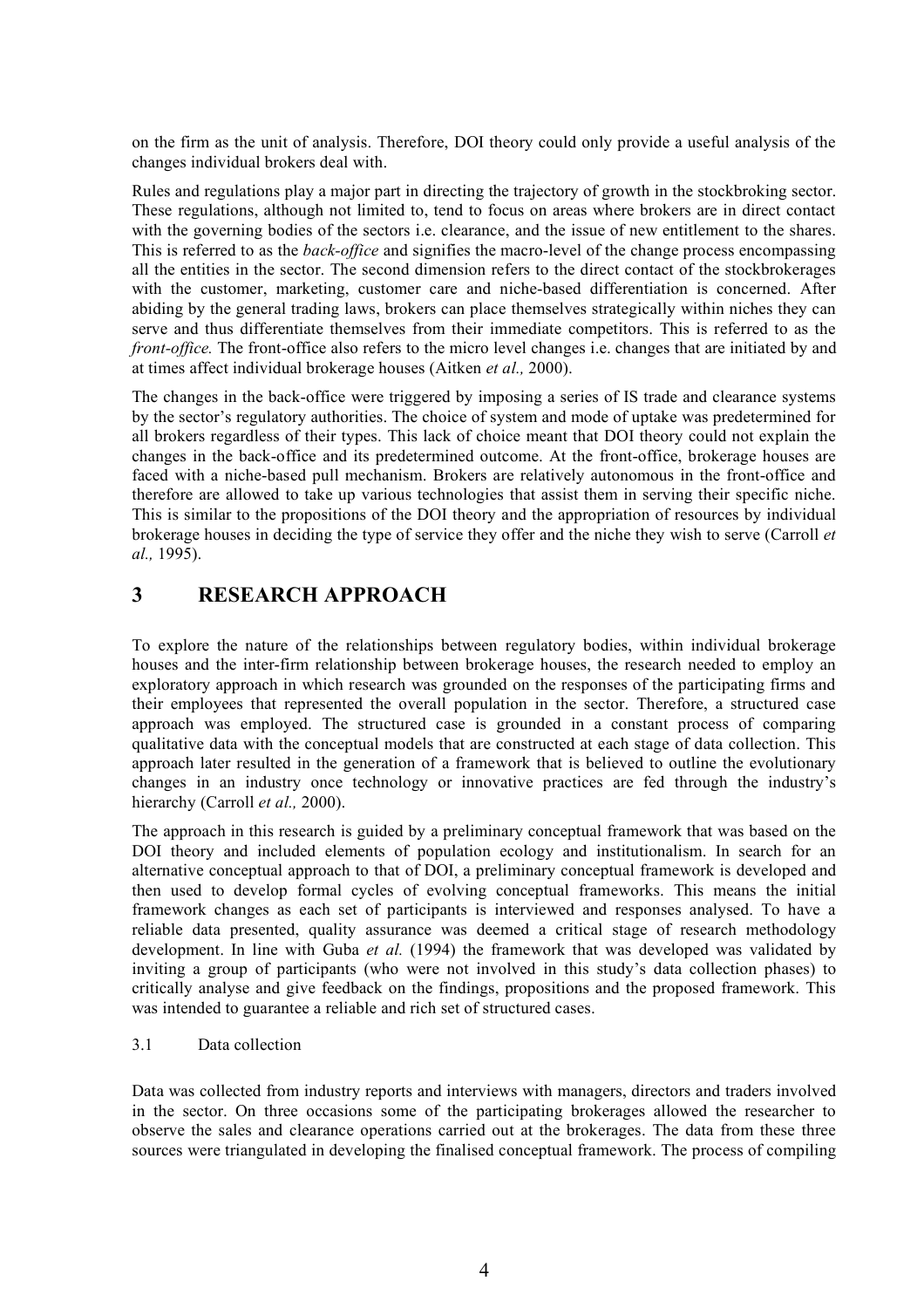research material based on multiple methods is useful whether there is convergence or not (Kirk *et al.,* 1986). Where there is convergence, confidence in the results grows considerably. Findings are no longer attributable to a method artefact. Where divergent results emerge, alternative and probably more complex explanations are generated. Interviews ranged from 20 to 90 minutes each. As the research progressed, examination of the data and preliminary coding was carried out immediately after each interview. This was seen as an integral and essential part of the iterative nature of the research as each interview provided the basis for the next interview. At the same time, each of the interview questions needed to be adjusted to "incorporate new themes which have emerged" (Eisenhardt, 1989; p.539).

Five participants from the Australian Stock Exchange (ASX) and the Australian Securities and Investment Commission (ASIC) agreed to take part in the research. In addition to the interviews, eight weeks' access to the internal documents and reports about the surveillance and trade activities of the ASX was undertaken. During this period, a large number of protocols and industry reports were reviewed.

Participants from the governing bodies were active in the areas of technology management, regulatory audit and broker service management. The rationale for having participants from these departments was the close interaction of these departments with each of the brokerage houses. Back-office operations were under the direct supervision of these three departments and therefore their participation provided a valuable insight into the dynamics of the regulatory measure introduced in the sector.

To address the front office operations, a total of 60 participants were selected from each type of broker operating in the sector. The participating stockbrokerage organisations were selected to represent different types of stockbroking firms operating in the sector. A stratified sampling procedure was used to divide the population into sub-populations called strata (singular stratum) and all brokers in each of the strata were invited to participate. This resulted in two main groups of participating brokerage houses being used in the study: full-service and non-advisory brokerage houses. There are two subcategories in the group of full service providers: independent brokerages and large brokerage houses which are often in strategic alliances with Australian or international banks. The non-advisory category of brokers consists of two sub-categories: discount brokerage houses and online brokers. Each of the individual firms participating in this research constituted a case study.

The interviews with each of these mini cases provided a set of key constructs that contributed to refinement of the proposed conceptual framework. Each of the cases provides a narrative of participating brokerage responses to the external regulatory measures. It should be noted that in line with the ethics requirements governing the conduct of interview-based research, all the identifiable characteristics of the participating firms and their employees were kept confidential and are denoted by A, B, C and D.

 Case A was a traditional brokerage house with a number of offices across Australia. It was one of the oldest brokerage franchises in the country. Case A was also one of the biggest full-service brokerage houses offering a range of financial services to its clients. This brokerage provided face to face services in which each client had an exclusive broker and could meet and discuss future portfolios and seek information about new investment prospects.

 Case B was the oldest independent brokerage in Western Australia with an historical presence in the mining and minerals sector. This brokerage had experimented with a diverse range of structural options and when analysed in this research, was in further diversification. This firm also was in the process of becoming a support firm rather than a brokerage. This meant the firm was focusing on one aspect of brokerage process (in this case content providing) and was aiming to become an outsource partner of brokerage firms seeking market data and information trends for their clients.

 Case C was the discount broking arm of a major bank in Australia. It started out as a specialist brokerage working in collaboration with a well-known North American Financial institution. It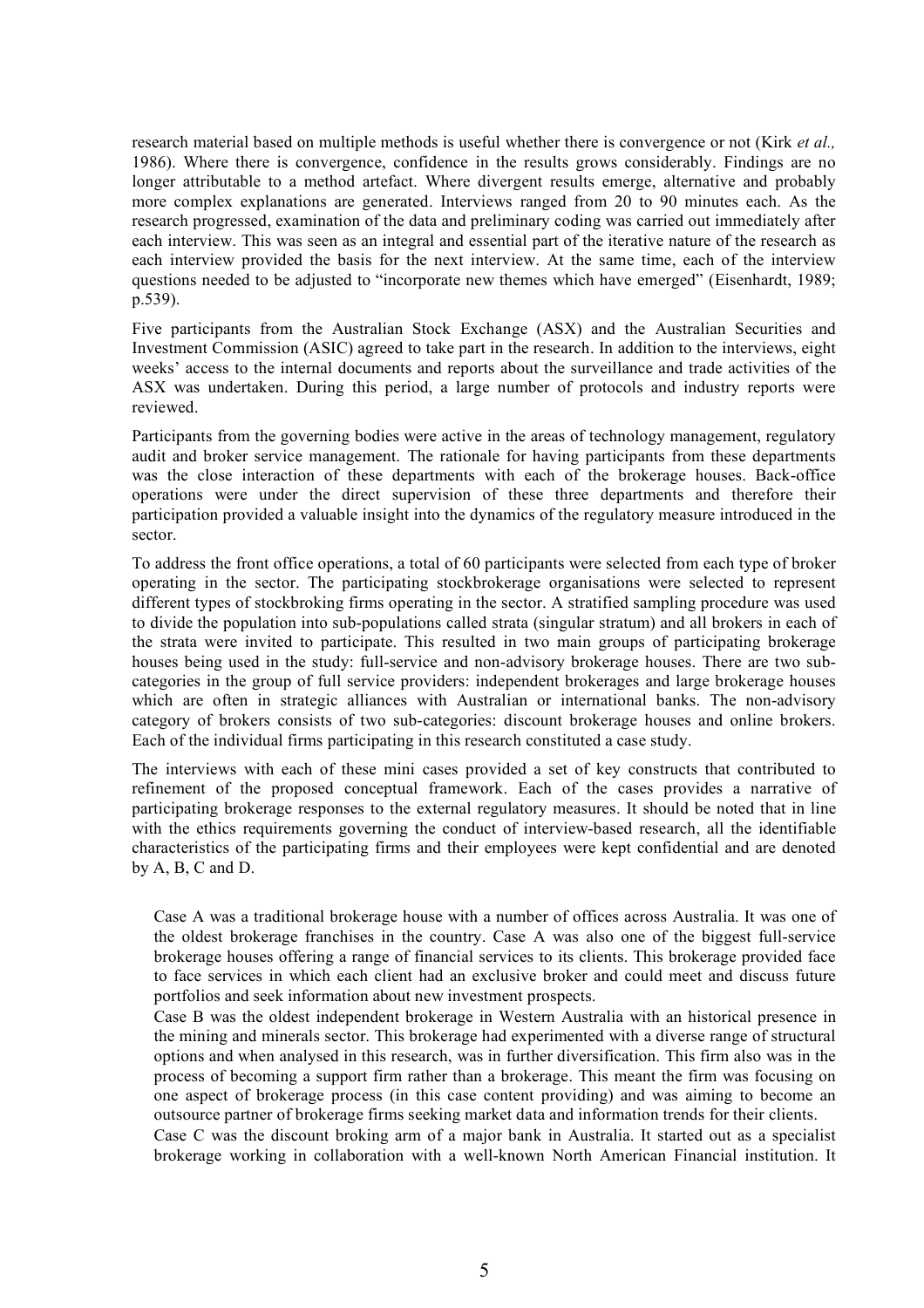catered to customers with high volumes of trading. After the dissolution of the partnership with the American brokerage, Case C retained a small number of its old customers. However, this brokerage focused on discount brokering and actively pursued clients who used the parent bank of the brokerage for their banking needs. Firm C, in attracting these clients, intended to provide a onestop solution for its clients.

 Finally, Case D was one of the first independent online brokerages in Australia. This firm was at the forefront of technology innovation. Because of intense competition from banks entering into online brokering, Case D had implemented a reverse-strategy of integrating components of traditional brokerage models in its customer care strategies.

The participants from these two brokerage categories would provide the key IS diffusion factors that were dependent on the unique characteristics of participating brokerages, such as size and turnover, while taking into consideration the role of formal structures and environmental regulations.

#### **4 RESEARCH FINDINGS**

#### 4.1 The dynamics of the back office

The introduction of these regulatory measures resulted in standardisation of all the back-office processes. Back-office processes refer to technologies employed in clearance and transfer of ownership of shares. The standardisation of the back-office resulted in formation of sanctioned archetypes. Organisational archetypes are defined as sanctioned organisational type(s) that are enforced by the deep structures that create meaning and become the unconscious frameworks. These frameworks in turn determine why organisations should perceive and react to the diffusion of technology (Burrell *et al.,* 1979). The standardisation produced a model of interaction with the sector's governing bodies that became the sanctioned modus operandi for all the incumbent and new brokerage houses. The formation of a standard operating procedure was pointed out by the director of the regulatory audit department. The director also discussed the organisation archetypes in the form of sanctioned platforms and systems that were put in place to monitor brokerages' adherence to rules and regulations. Therefore, the notion that after the setting of regulatory and operational protocols brokerage houses converge to organisational archetypes, can be confirmed with reference to the backoffice operations of the stockbrokerages.

The interviews indicated that as far the regulatory bodies were concerned, the justification for involvement of the regulatory bodies in the financial system and the resultant regulatory rigidity was considered to be the consumer protection; promotion of competition; and protection of the stability and soundness of the financial system. Most importantly the imposition of strict regulatory control on the extent of change is the moral hazard or the opportunity cost of misappropriation and illegal trade. At the macro level, transparency rules impose the correct dissemination of information and equal treatment among market players. Transparent and reliable advertising by financial intermediaries has traditionally been the focus of this type of regulation. At the micro level, regulation aims at nondiscrimination in relations between intermediaries and consumers. Business rules are a good example of this aspect of consumer and investor protection regulation.

#### 4.2 Dynamics of the front office

The interviews as far as the front office of the operations are concerned; there are two main groups of brokers: full service (advisory) stock brokers and non-advisory stock brokers. Full service brokers offer advice on buying and selling shares make recommendations and provide research. In addition their services may be personalised and they may offer tax and other financial services. As a result clients generally pay a high brokerage fee to buy and sell shares. Non-advisory brokers, on the other hand offer no recommendations or advice regarding the appropriateness of an investor's decision;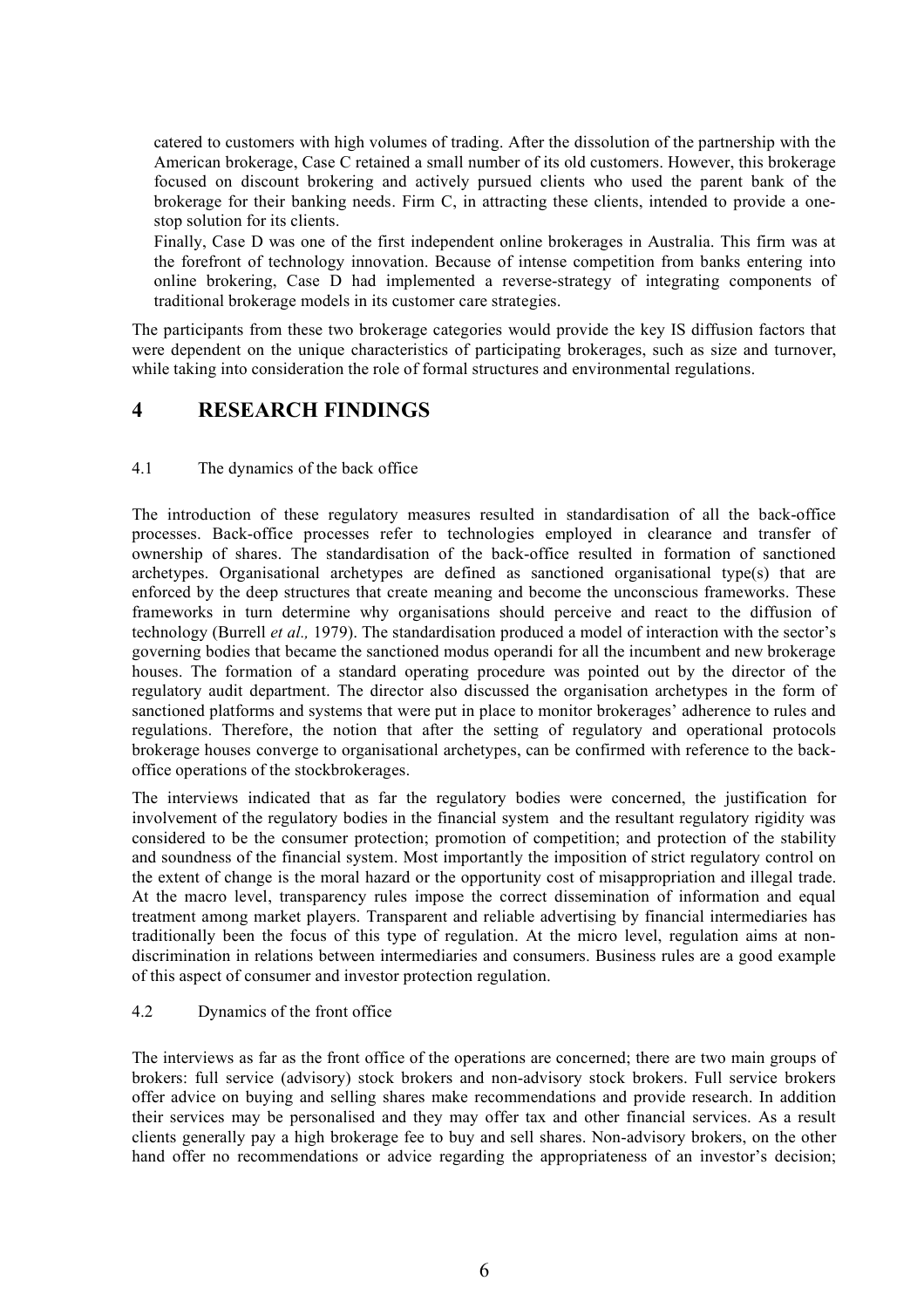consequently their brokerage fees tend to be lower than that of a full service stockbroker. Nonadvisory stock brokers can either operate only on the phone or via the Internet. The integration of IS technologies divided customers into the following groups:

- 1 Customers who are well-trained in finding information online, and who choose brokers that offer sales and clearance platforms as their basic range of service. This group of customers are retail traders often with low trade margins.
- 2 Customers who buy and sell high volumes of stock. Such high level of investment results in a high level of holding turnover. This at times results in high transaction costs.

The clients attracted to e-brokerages were interested primarily in short-term investing, frequent trading and independent decision-making. At the same time, full-service brick and mortar competitors, such as cases A and B, focused on their traditional area – managing wealth for the long-term financial security of their clients. The proliferation of online brokerages and competition among these brokerage houses also resulted in some firms reverting to their original business model. Online brokerages put a considerable amount of effort into keeping their client base and reverted to providing services that made their traditional competitors successful for many years. This pattern was also evident in case D, which moved away from its online investment company structure. The online stockbrokerage houses were also moving closer to a new brokerage type by providing information and at the sane time keeping their online characteristics. For online and discount brokers, change in the front-office architecture resulted in a shift from price to content, and the formation of new co-alliances (Chemmanur *et al.,* 2002). The second group of customers consists of clients who demand market and trade information and bundling of services. The presence of this group has resulted in full-service stockbrokerage houses focusing on content, quality and bundling of services. The range of front-office options available to this group ranges from content and differentiation of service to alliances with other firms in the finance industry.

With the exception of case A, all other case organisations diversified their front-office operations. A participating organisation limited its brokerage operations and focused on support activities such as providing market forecasts and research (e.g. case B). Case organisations such as C and D incorporated elements of full service brokerage (providing market forecast and research) whilst maintaining their original business type. A strategic partnership with a bank, international financial institution(s) or firm(s) specialising in market research, meant that brokerages could occupy more than one quadrant in the matrix. Each of the options was in line with the available resources and most importantly of all, the type of niche (needing information or just a trade platform) they served (by becoming full-service, discount or online brokerage).

## **5 DISCUSSION**

By contextualising the themes discussed above and the supporting evidence from the research, a relationship between the back and the front-office operations of the sector can be developed. Governing bodies introduced a range of trade and clearance protocols that directed the industry structure, mode of back-office operations and scrutinised brokerage's interaction with the sector's governing bodies. The imposition of regulatory mechanisms resulted in consolidation and standardisation of the operations across the sector. Once the macro trace or the uniform technology is in place, firms initiate a differentiation strategy from their immediate peers. The differentiation strategy is dependent in a series of characteristics (age, size and area of expertise) unique to each firm (Carroll *et al.,* 2003). The choice of front-office technology is influenced by communication with other brokers in the sector, recognition of fads and mimicking of peers.

Rogers (1995) proposed *relative advantage*, *compatibility, complexity, trialability,* and *observability* as the elements that influence the rate and extent of adoption of an innovation. The findings of the interviews pointed out to *relative advantage* and *compatibility* influencing the choice of technology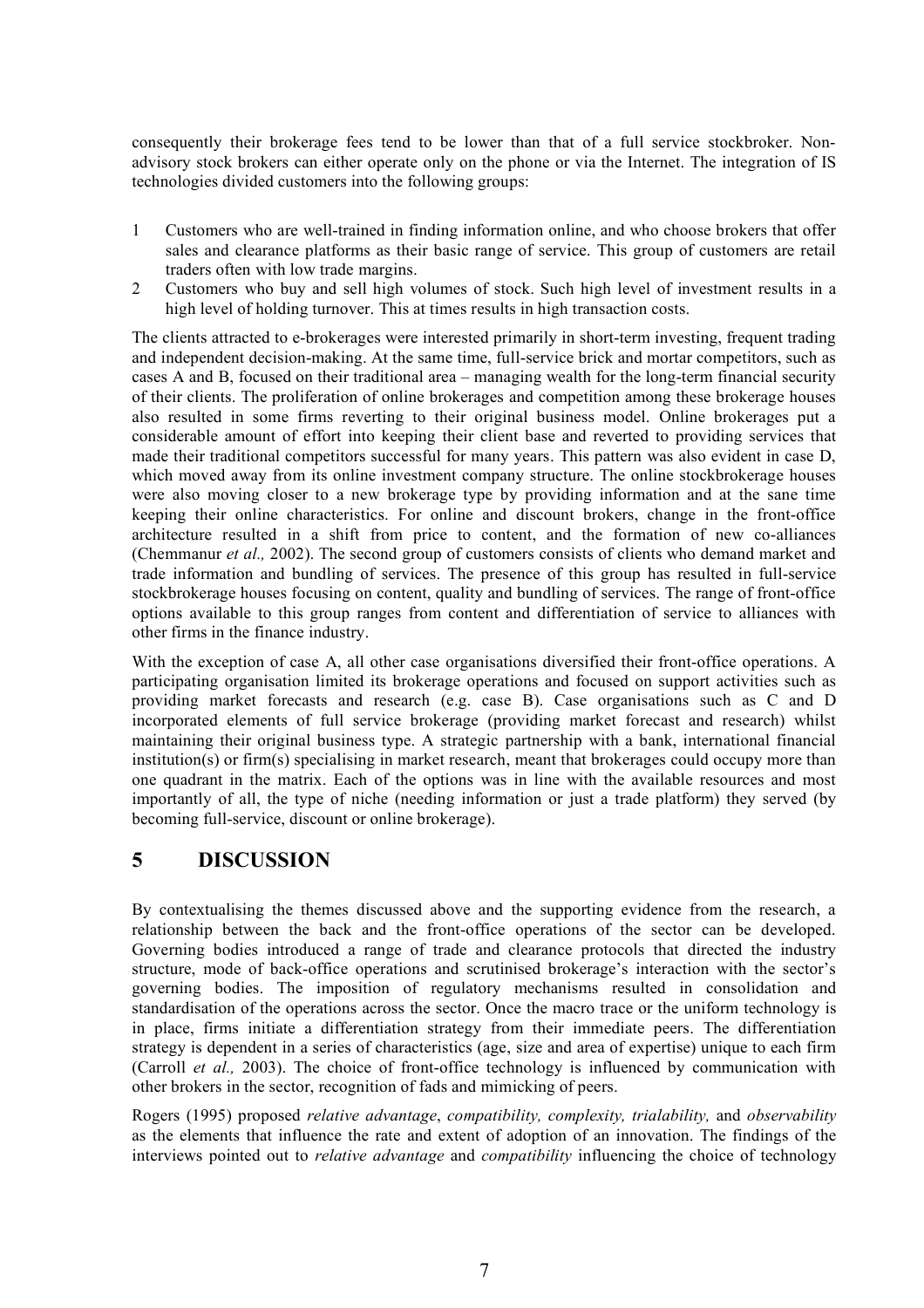and the differentiation strategies employed at the front-office. Rogers (1995) describes *relative advantage* as the degree to which an innovation is perceived as better than the idea it supersedes. Social prestige, convenience and satisfaction are also important factors that influence the adopter's perception of a new technology's relative advantage. The introduction of turn-key customer service program by case A, and integrating elements of full service brokerage in operations of cases C and D were perceived to give the adopting case organisations a competitive edge over their immediate peers. The intention of the case organisations was to retain their present clientele whilst extending their reach to include clients that used service offered by the competition. *Compatibility* is defined as the degree to which an innovation is perceived as being consistent with the existing values, past experiences and needs of potential adopters.

Integrating IS in its operations, case A relied on its history and its relatively strong financial base to deter competition from new entrants and full service brokerage firms. Rather than diverging from fullservice brokerage, this case organisation built on its present strengths and introduced a number of customer service initiatives (e.g. the turn-key customer service solution) that integrated all finance needs of its clients. The turnkey solution provided by case A enabled the firm to manage its clients' needs through one account. This service was offered for a minimum of twenty four months and the clients were legally bound to stay with case A regardless of the alternatives services that were available in the marketplace. Case B, an independent full service firm had a long history in the resources sector. Due to its small size and relatively limited financial resources this case organisation could not afford to compete with brokerage houses such as case A. Moreover, the fall in demand for mining and minerals adversely affected the demand for trading in resource-based shares. Case B initiated a divergent transformation strategy at the front-office. The case organisation became involved in providing support for brokers offering market research and content (on mining and minerals) for their clients. Case B's intention to diversify in this type of activity, was bolstered by a rise in demand for shares in the resources sector.

Case C started by offering a full brokerage service. However, after the end of its partnership with one of the largest full service brokerage providers in the United States, it reverted back to providing a discount service. Since one of Australia's biggest banks owned case C, the case organisation started providing customised brokerage services for the bank's clients. This meant, Case C had access to a pool of potential clientele that used the bank, and case C could provided them with brokerage services at a lower cost compared to other discount service providers. Since case C had a small presence in the full service market since the days of its strategic alliance with its American partner, it provided the option of market forecasts and content for customers with large account holdings. Case D was one of the pioneers of independent online brokerage in Australia. However, due to the amalgamation of many of its competitors with banks and other financial institutions, this firm needed a new strategy to survive the competition from the newly formed online brokerages. The case organisation's differentiation strategy involved adopting elements of full service brokerage in its operations whilst, maintaining its online presence. Customers of this case organisation in return for a nominal fee had access to market forecasts and content even though they traded shares *via* the Internet.

In addition to the proposed framework, a terminology is proposed to replace the *diffusion* whilst providing a description of the dynamics of the stockbroking sector. The alternative terminology is intended to highlight not only the widespread uptake of IS technologies in the back-office, but also to emphasise the depth and scope of regulatory scrutiny by the sector's governing bodies. The terminology had to take into account the variety of brokerage types whilst considering the governing bodies' push for standardisation of practice in the sector. Therefore, the term *infusion* is used as a replacement for diffusion. *Infusion of Innovation (IOI)* suggests the widespread use of IS technologies among the stock brokerage houses has contributed to the formation the e-brokerage business model. It is suggested that an IOI approach can address the shortcomings of DOI by emphasising the scope and depth of influence by regulatory structures and governing bodies in directing the trajectories of growth (Kishore *et al.,* 1998).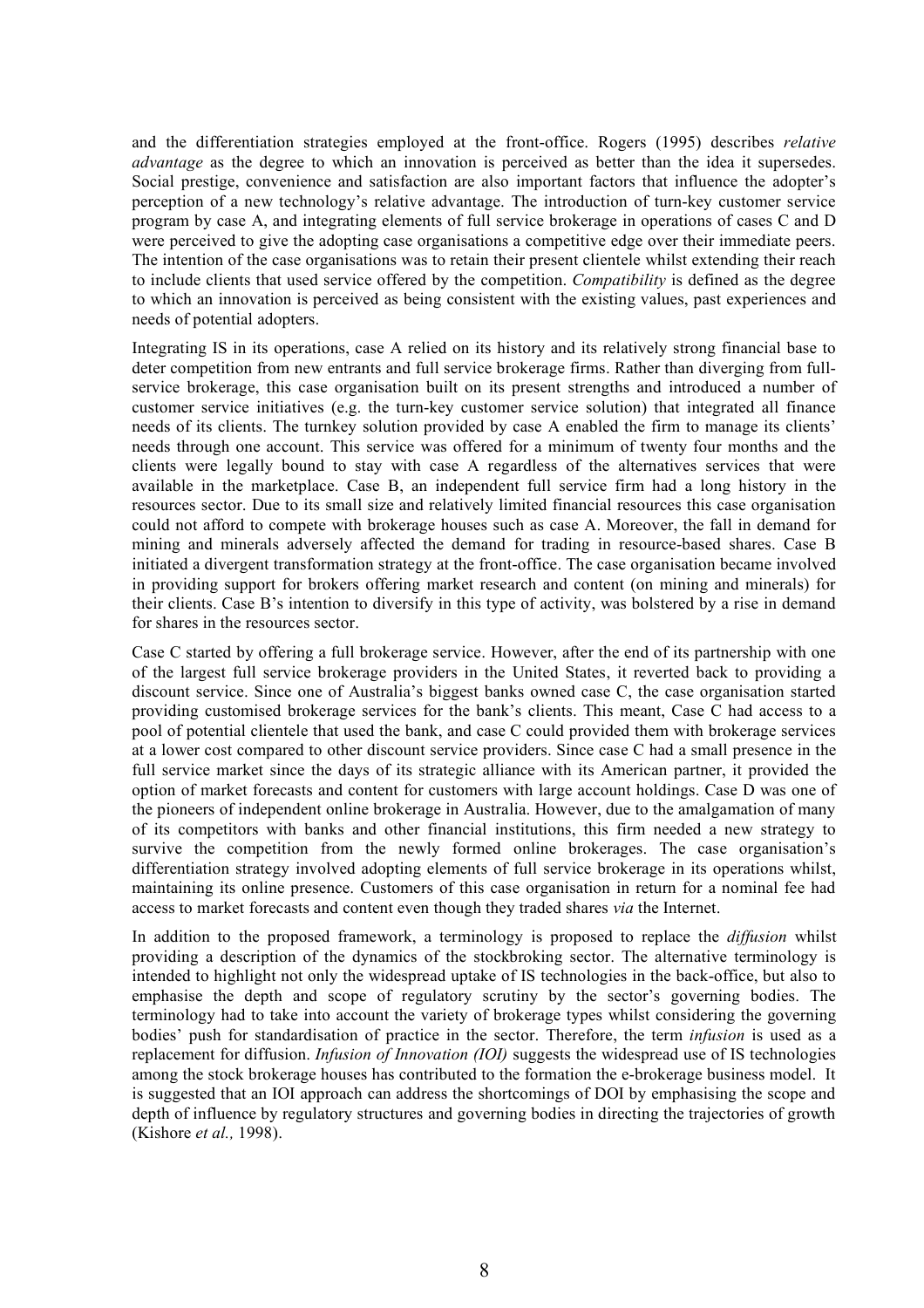#### **6 PROPOSED CONCEPTUAL FRAMEWORK**

The transition contexts or the trajectories of growth for stockbrokers can be mapped using two different dimensions as identified in Figure 1. The first dimension relates to whether change is envisaged and coordinated by the sector's governing bodies or it is the outcome of the normal behaviour of agents within the regime (involving no new mechanisms of coordination).

The macro level of analysis outlines the strength of regulatory structures and the intended and unintended consequences of their regulatory measures. There are two possible outcomes (*trial-based transformation* and *dictated change*) depending in the strength of regulatory bodies. The micro level of analysis concerns the degree to which firms have autonomy in making strategic choices. In this level of analysis, as far as direct contact with clients and maintenance of customer relationships are concerned, most firms in highly regulated sectors are allowed to be different as long as they all abide by the ruled of disclosure and fair trade.

 $U_{\text{tot}}$ 

| ⊥ບw                                             | 111gu               |                            |
|-------------------------------------------------|---------------------|----------------------------|
| Trial-based<br>transformation                   | Dictated change     | Macro level of<br>analysis |
| Reorientation of strategic<br>growth trajectory | Niche-based renewal | Micro level of<br>analysis |

The extent of strategic choice High Low

The extent of determinism

Source: Bharadwaj (2000)

 $T = 1$ 

Figure 1 Strategy quadrant

There are two possible outcomes (*reorientation of strategic growth trajectory* and *niche-based renewal*) depending on the extent of autonomy and strategic choice afforded to individual brokerage firms. The four possible strategic outcomes as a result of interplay between the strength of regulatory bodies and extent of strategic choice are:

*Dictated change* – Changes are aimed at standardising practices at the back-office. The types of change that regulatory mechanisms instigate are not necessarily visible to the end customer. Change mechanisms are introduced in areas where the governing bodies are in direct contact with individual intermediary firms. *Niche-based renewal* – Endogenous renewal arises in the context of socio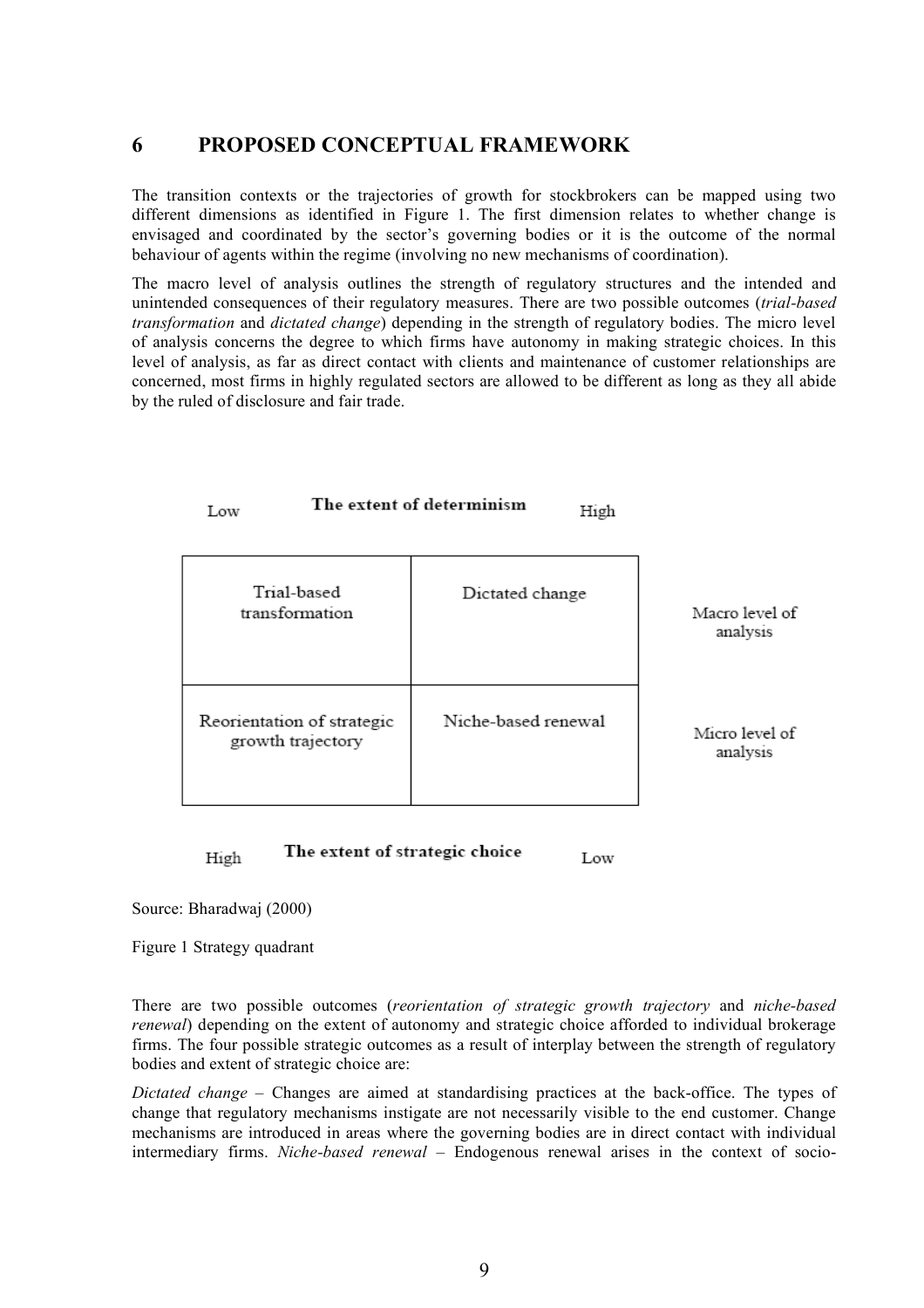technical regime actors (firms, supply chains, and customers). In times of change, these actors make conscious efforts to find ways of responding to perceived external competitive threats from the introduction of standardised regulatory regime. *Trial-based transformation* – This type of transformation arises from uncoordinated pressures for change and responses formed beyond the incumbent technological regime. *Reorientation of strategic growth trajectory* – This refers to types of change that radically alters internal processes without being associated with discontinuities imposed by the sector's regulatory bodies and institutional regimes. Each of the quadrants in Figure 1 outline the strategic outcome of IS adoption with varying degrees of regulatory strength and individual firm's autonomy in making strategic plans to maintain their competitive advantage.



Figure 2 The process of IOI transition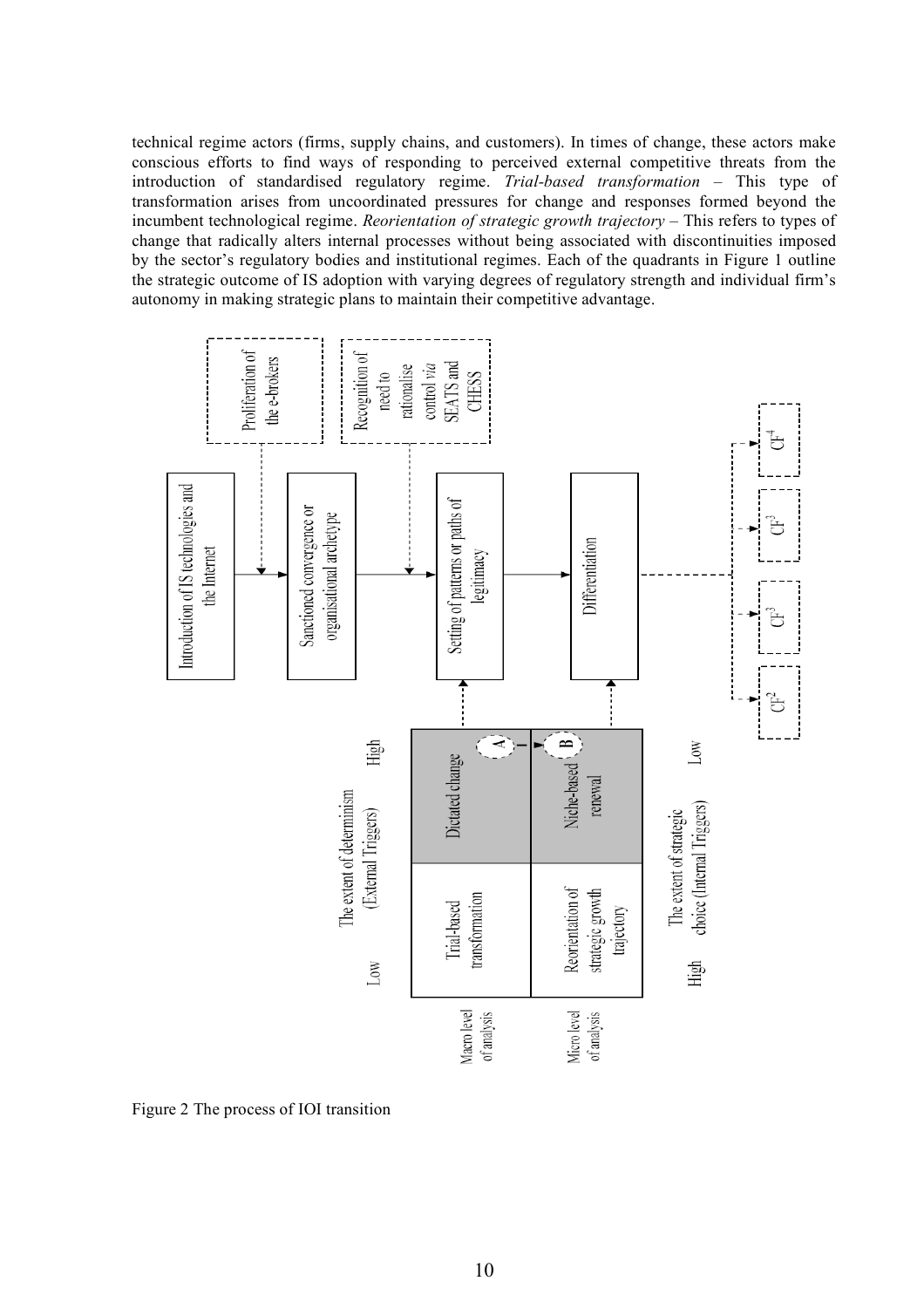The underlying assumption of the proposed IOI approach involves explaining the dynamics of IS adoption in terms of a co-evolutionary (e.g. macro and micro) level of analysis. The macro level of analysis refers to the back-office operations of the sector. In this dimension, the introduction of the IS technology was seen as an opportunity to further enhance the effectiveness of monitoring and surveillance of the operations of the brokerage houses by the sector's the regulatory authorities in the sector. Imposition of regulatory measures results in the setting of macro boundaries instigated by the sector's regulatory bodies. This level outlines how a *directed change* occurs in the sector and is denoted by label *A* (Figure 2).

The IS-based changes at the front-office are the result of a match between the unique types of services each brokerage provides and the range of services each niche demands. This level outlines how *nichebased renewal* occurs in the context of innovation adoption and is denoted by label *B*. Figure 2 shows the uptake of new technologies in a sector characterised as being highly regulated occurs sequentially at the macro and micro levels of analysis. The development of the IOI approach from directed change to niche-based renewal results in transition context that outlines the strategic evolution of IS technology adoption across the industry and firm levels of analysis.

#### **7 CONCLUSION**

Infusion of innovation (IOI) provides an alternative perspective on the specific guidance as to technology representation. Technology and technology-enabled change can be represented as the social implementation of a material object, where the social implementation of a particular technology, in part, is a response to human transformative activity. Under this approach technology and its associated human elements can be seen as a structure (although few definitions of "structure" within critical realism include any reference to material objects). Under this view a technologically based system can be seen as a particular structure encompassing, not just the hardware, but also the many internal and complex relationships between the external service providers, users, owners and partners etc. This structure can both constrain and enable agency action. The brokers interviewed described a decision-making system where the firm's choice of a new system and managerial practice is not solely the domain of management. In the stock broking sector there are a number of national and international governing bodies, each exerting a specific set of rules and regulations in terms of sales and clearance of industry services.

Each of the governing bodies constitutes a regulatory level depending on the operations of the brokerages they control. At each level of governance, the laws and regulations imposed by the governing bodies act as normative and professional boundaries. However within these boundaries once the overall rules and regulations are adhered to, each agents is allowed to differentiate itself from its immediate competitors. The extent of differentiation is however different across governing bodies, sectors and industries. This points to the inadequacy of the DOI theory in explaining the dynamics of regulatory control by the ASX and individual brokerages intention to differentiate their operations from immediate peers.

#### **8 REFERENCE**

- Aitken, M. J., Muthusamy, J., and Wong, K. L. (2000). The Impact of Broker's Recommendations: Australian Evidence. Unpublished manuscript, Department of Finance, University of Sydney Working Papers.
- Baum, J. A. C., and Korn, H. J. (1996). Competitive dynamics of interfirm rivalry. Academy of Management Journal, **39**(2), pp.255-291.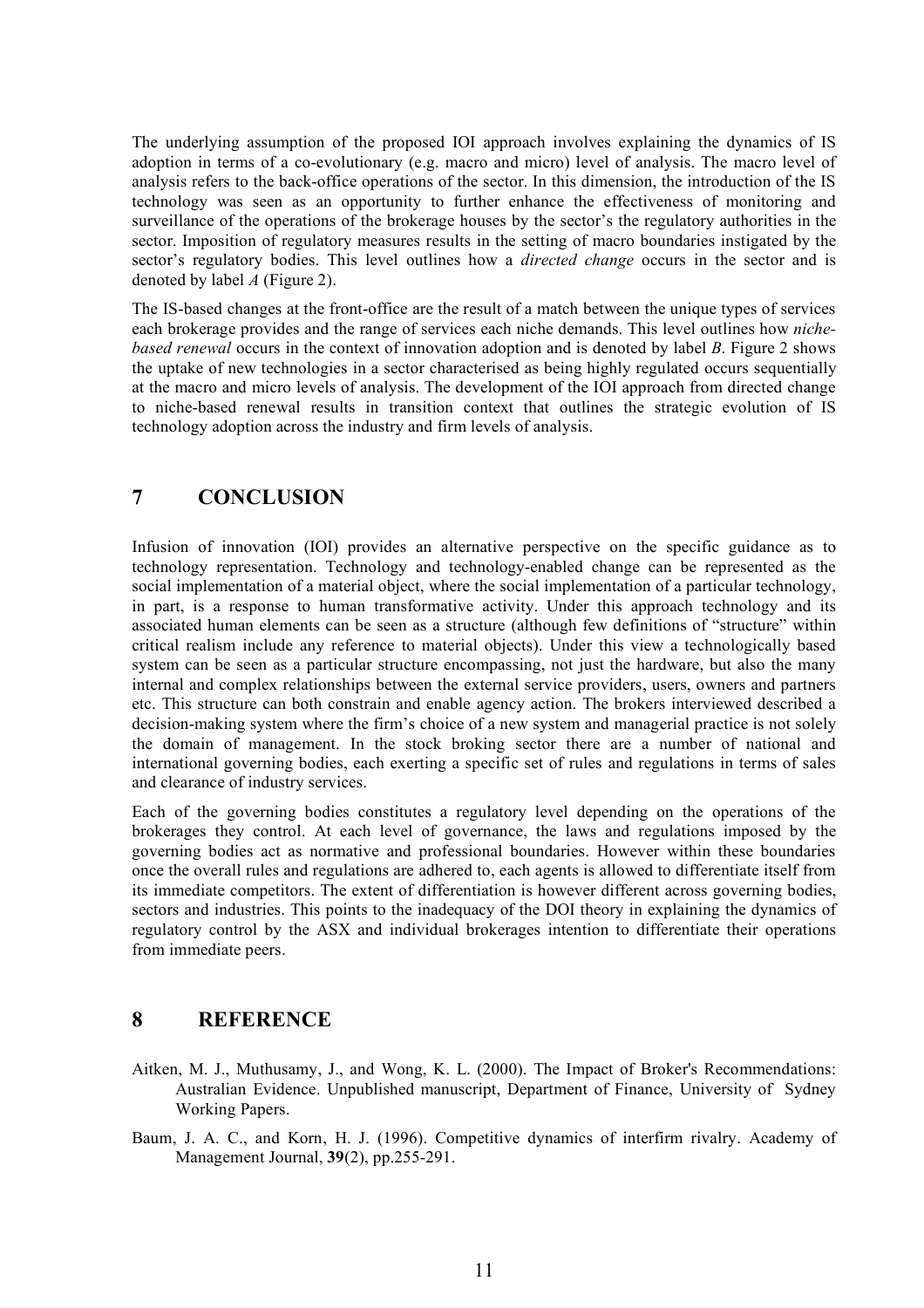- Boone, O., Corbitt, B., and Parker, C. (2002). Investigating CRM From an Organisational Perspective: Identifying the factors Conceptualising the Model. Retrieved 6/8/2002, from http://www.deakin.edu.au/infosys/research/working\_paper.htm
- Burrell, G., and Morgan, G. (1979). Sociological Paradigms and Organisational Analysis. London: Heinemann.
- Carroll, G. R., and Hannan, M. T. (1995). Organizationas in Industry: Strategy, Structure and Selection. New York: Oxford University Press.
- Carroll, G. S. (1984). The Specialist Strategy. California Management Review, **26**(3), pp.126-137.
- Carroll, J. M., Howard, S., Peck., J., and Murphy, J. (2003). From adoption to use: the process of appropriating a mobile phone. Australian Journal of Information Systems, **10**(2), pp.38-48.
- Carroll, J. M., and Swatman, P. A. (2000). Structured-case: A Methodological Framework for Building Theory in Information Systems Research. European Journal of Information Systems**, 9**(4), pp.235-242.
- Chemmanur, T. J., and Wilhelm, W. J. (2002). New technologies, Financial Innovation, and Intermediation. Journal of Financial Intermediaton, **11**, pp.2-8.
- Eisenhardt, K. M. (1989). Building Theories from Case Study Research. Academy of Management Review, **14**(4), pp.532-550.
- Gallivan, M. J. (2001). Organizational Adoption and Assimilation of Complex Technological Innovations: Development and Application of a New Framework. The DATA BASE for Advances in Information Systems, **32**(3), pp.51-85.
- Guba, E. G., and Lincoln, Y. S. (1994). Competing paradigms in qualitative research. In N. K. Denzin and Y. S. Lincoln (Eds.), Handbook of Qualitative Research (pp. 105-117). Thousand Oaks: Sage.
- Haunschild, P. R., and Miner, A. S. (1997). Modes of interorganizational imitation: the effects of outcome salience and uncertainty. Administrative Science Quarterly, **42**, pp.472-500.
- Kirk, J., and Miller, M. L. (1986). Reliability and validity in qualitative research. Beverly Hills: Sage Publications.
- Kishore, R., and McLean, E. R. (1998). *Diffusions and Infusion: Two Dimensions of Success of Adoption of IS Innovations.* Proceedings of the Fourth Americas Conference on Information Systems, Baltimore, MD.
- Lekan-Rutledge, D. (2000). Diffusion of innovation. A model for implementation of prompted voiding in long-term care settings. Journal of Gerontological Nursing, **26**(4), pp.25.
- Leonard-Barton, D. (1988). Implementation characteristics of organizational innovation. Communication Research, 15(5), pp.603-631.
- Lundblad, J. P. (2003). A Review and Critique of Rogers' Diffusion of Innovation Theory as it Applies to Organizations. Organization Development Journal, **21**(4), pp.50-64.
- Porter, M. E. (2001). Strategy and the Internet. Harvard Business Review, **79**(3), pp.63-78.
- Rogers, E. M. (1962). Diffusion of innovations (1st ed.). New York: The Free Press.
- Rogers, E. M. (1995). Diffusion of innovations (5th ed.). New York: The Free Press.
- Rogers, E. M. (2000). Reflections on News Event Diffusion Research. Journalism & Mass Communication Quarterly, **77**(3), pp.561-576.
- Wilhelm, W. J. (2001). The Internet and Financial Market Structure. Oxford Review Of Economic Policy, **17**(2), pp.235-247.